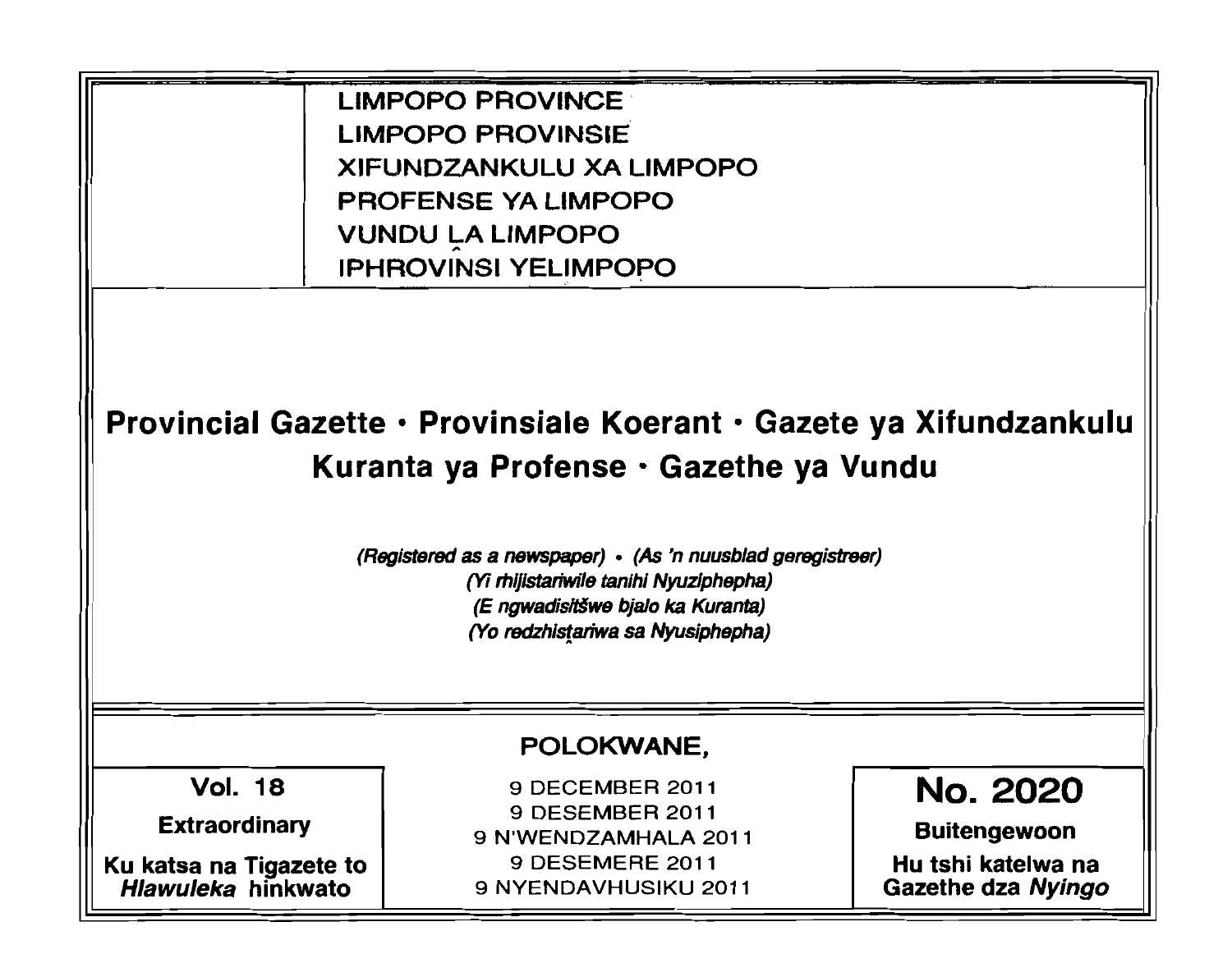### IMPORTANT NOTICE

The Government Printing Works will not be held responsible for faxed documents not received due to errors on the fax machine or faxes received which are unclear or incomplete. Please be advised that an "OK" slip, received from a fax machine, will not be accepted as proof that documents were received by the GPW for printing. If documents are faxed to the GPW it will be the sender's responsibility to phone and confirm that the documents were received in good order.

Furthermore the Government Printing Works will also not be held responsible for cancellations and amendments which have not been done on original documents received from clients.

## **CONTENTS· INHOUD**

| No. |                       | Page<br>No. | Gazette<br>No. |
|-----|-----------------------|-------------|----------------|
|     | <b>GENERAL NOTICE</b> |             |                |
| 401 |                       |             | 2020           |